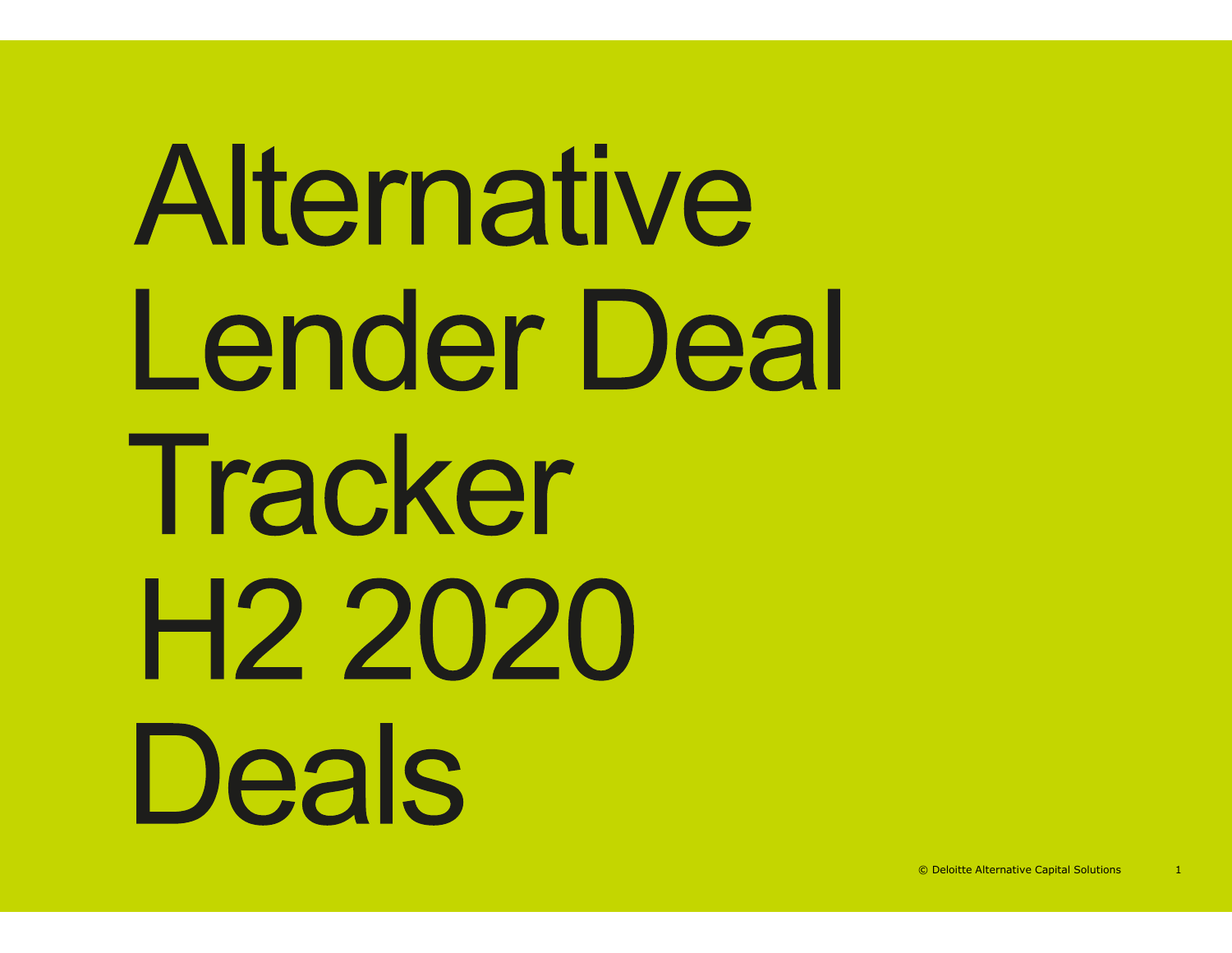### Deloitte Alternative Lender Deal Tracker



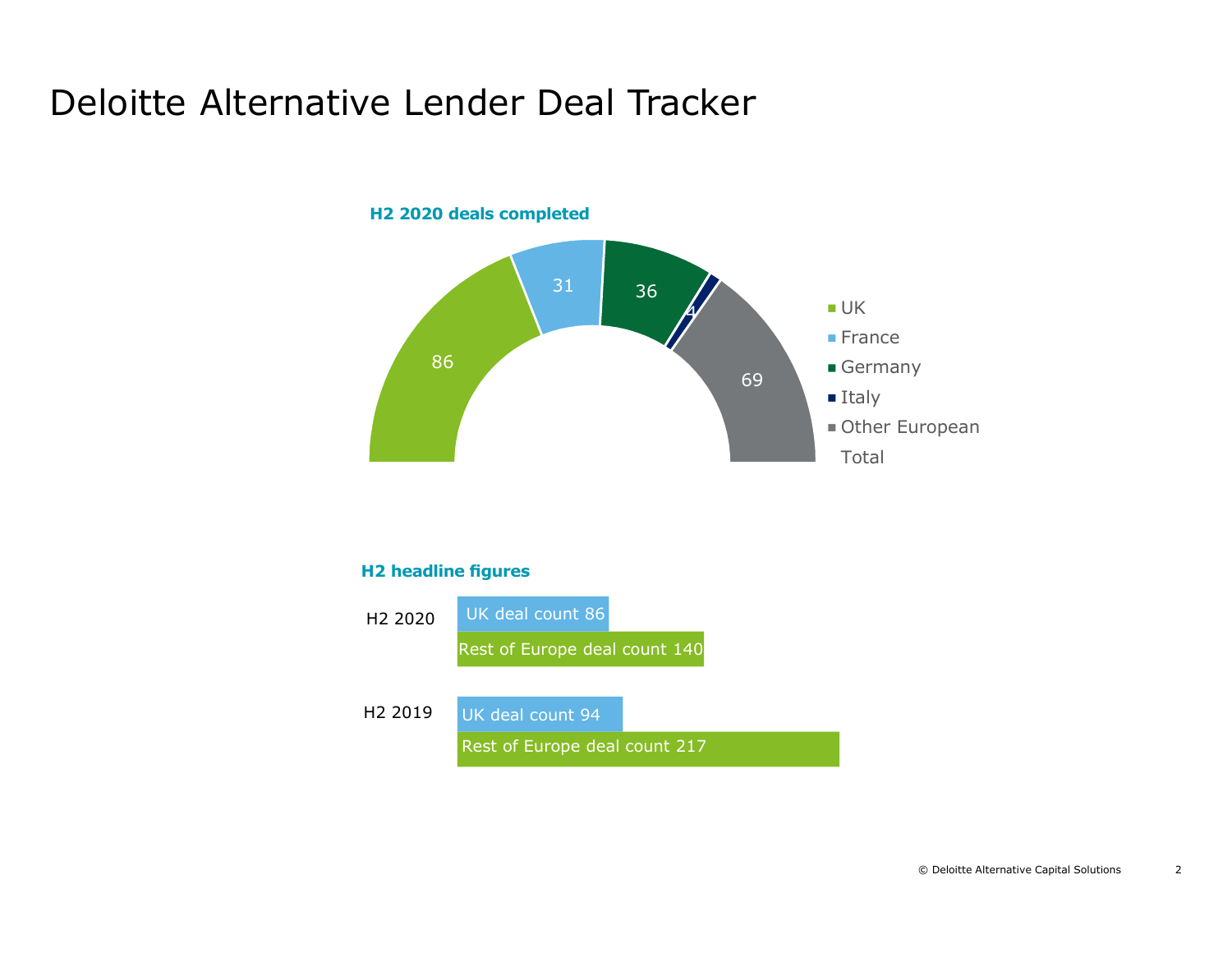## The Alternative Lender Deal Tracker now covers 63 lenders and a reported 2689 deals S and<br>ated for<br>2689<br>Total deals<br>completed The Alternative Lender Deal Tracker now<br>a reported 2689 deals<br>Alternative Lender DealTracker<br>Currently covers 63 leading Alternative Lenders. Only UK and European deals are included in th<br>160<br>140<br>140<br>140<br>118<br>118<br>118<br>118<br>11 The Alternative Lender Deal Tracker now covers 63 lenders and<br>
a reported 2689 deals<br>
Alternative Lender Deal Tracker<br>
Currently covers 63 leading Alternative Lenders. Only UK and European deals are included in the survey





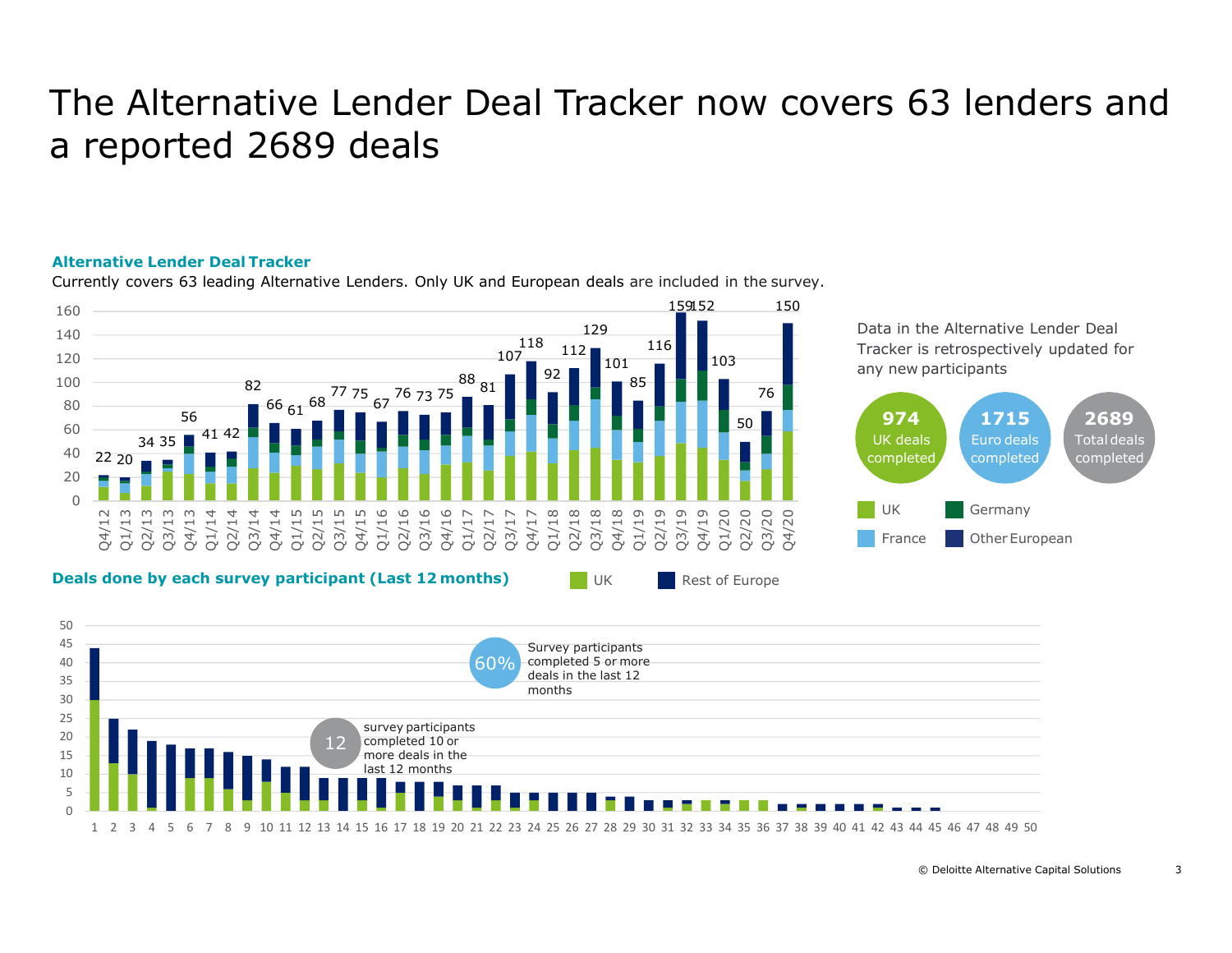## Direct Lenders increasingly<br>
Fotal deals across industries (Last 12<br>
Within the UK, the the Business, Infrastructure & Professional diversifying geographies



### months)

Total deals across industries (Last 12<br>months)<br>Within the UK, the the Business, Infrastructure & Professional<br>Services industry has been the dominant user of Alternative<br>Lending with 25% followed by TMT with 22%. **Total deals across industries (Last 12<br>
months)**<br>
Within the UK, the the Business, Infrastructure & Professional<br>
Services industry has been the dominant user of Alternative<br>
Lending with 25% followed by TMT with 22%. Services industry has been the dominant user of Alternative



Healthcare & Life Sciences, Business, Infrastructure & Professional Services, Financial Services and Consumer Goods In the rest of Europe there are 5 main industries: TMT, © Deloitte Alternative Capital Solutions

4